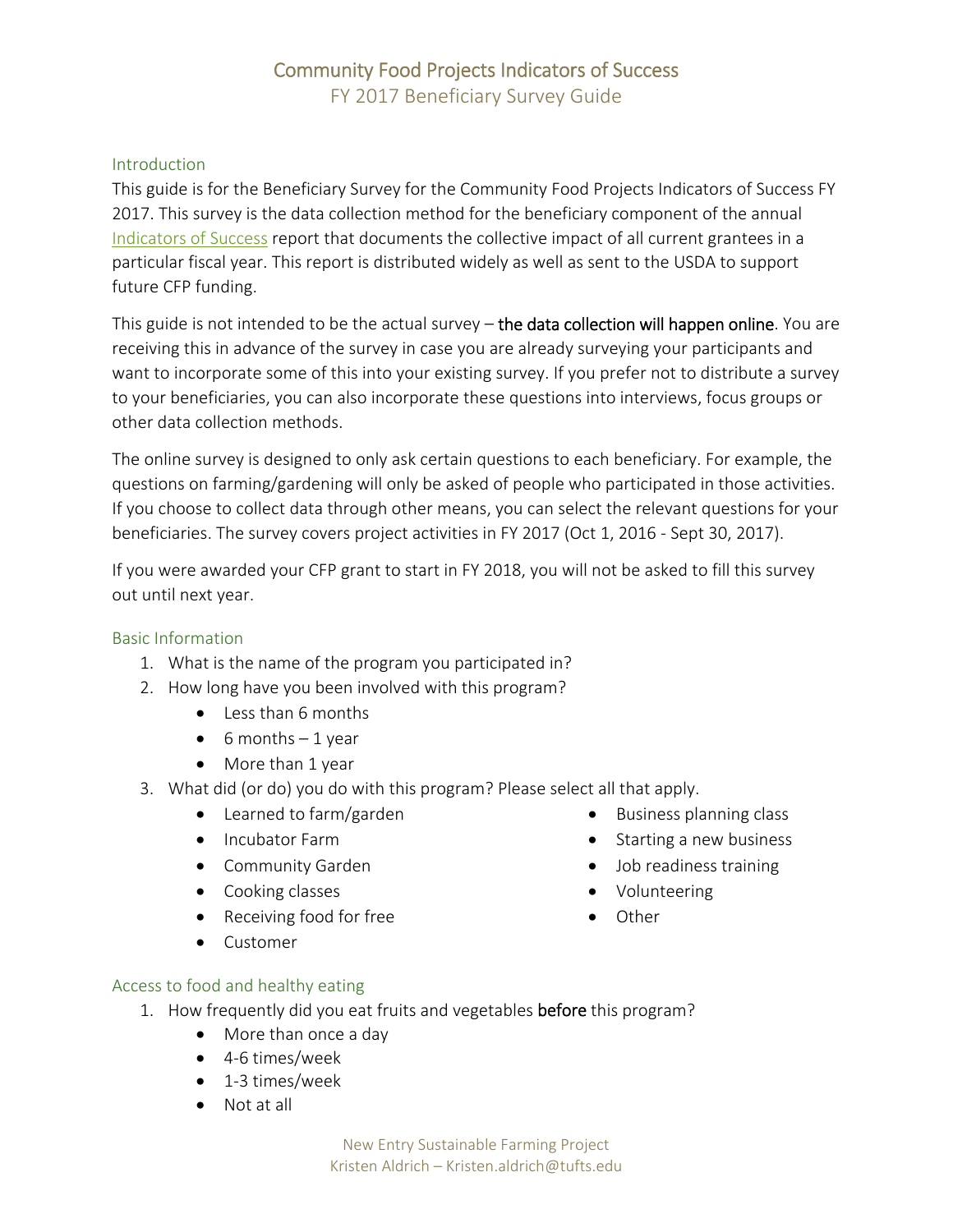# Community Food Projects Indicators of Success

## FY 2017 Beneficiary Survey Guide

- 2. How frequently do you eat fruits and vegetables now?
	- More than once a day
	- 4-6 times/week
	- 1-3 times/week
	- Not at all
- 3. How easy is it for you to get fresh fruits and vegetables on a regular basis?
	- Very easy
	- Easy
	- Hard
	- Very hard
- 4. If it is hard, why is that so?
- 5. Has this project made it easier for you to get access to fresh fruits and vegetables?
	- Yes
	- $\bullet$  No
- 6. Are you able to get foods that fit with your cultural diet?
	- Yes
	- $\bullet$  No

## Farm/Garden programs

These questions will only be displayed if they select learned to farm/garden, incubator farm or working on a community garden at the beginning.

- 1. What was your level of farming or gardening before being part of this program?
	- $\bullet$  High
	- Medium
	- Low
	- No experience
- 2. What is your level of farming or gardening after being part of this program?
	- $\bullet$  High
	- Medium
	- Low
	- No experience
- 3. If you farm as a business, are you able to live off farming as your primary income?
	- Yes
	- $\bullet$  No
- 4. What have you learned from this program about farming or gardening?
- 5. If you farm as a business, how has this program impacted your farming business? Please include impact on markets and growing practices.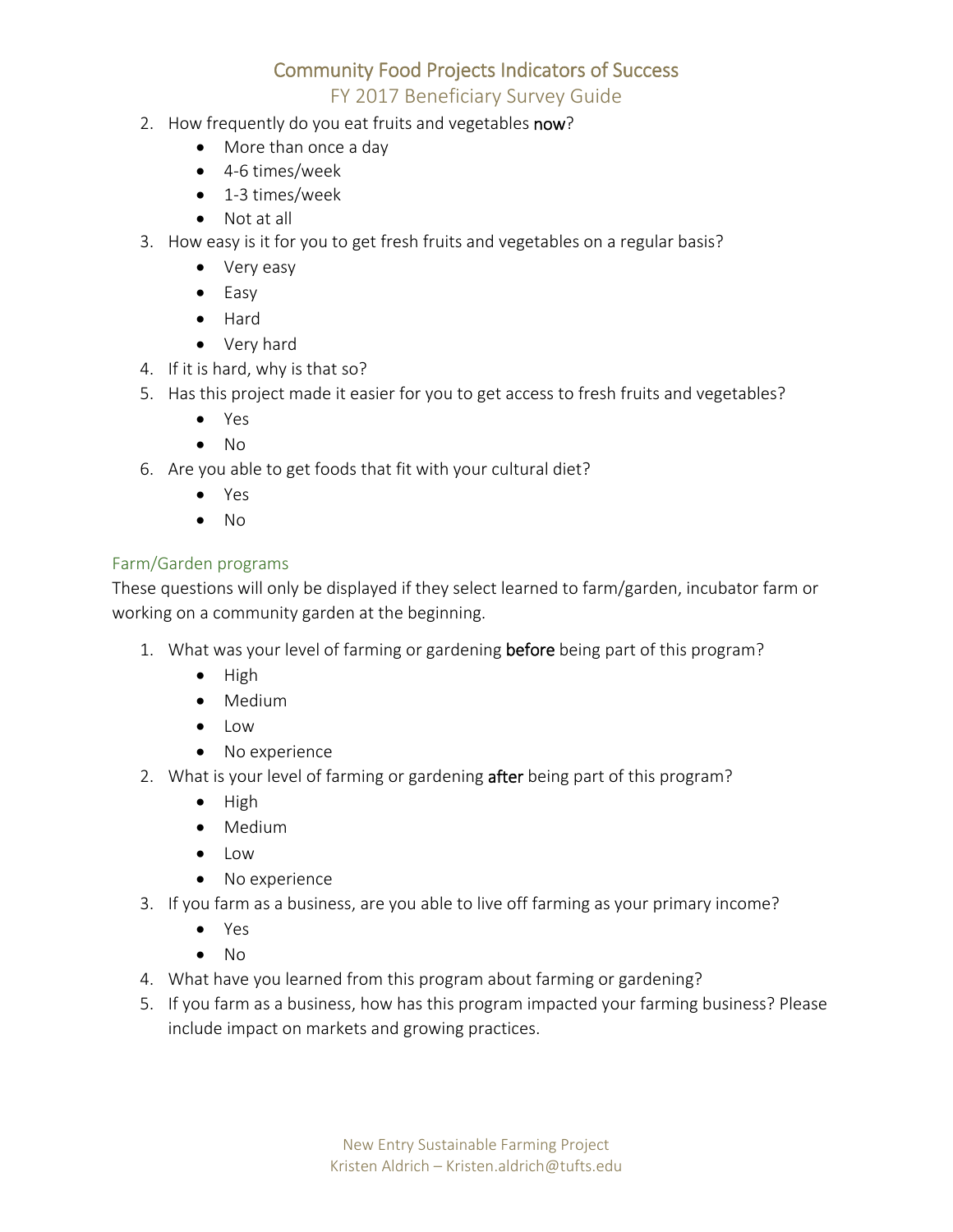# Community Food Projects Indicators of Success

FY 2017 Beneficiary Survey Guide

## Job Readiness/Business Training

These questions will only be displayed if they select business planning, starting a new business or job readiness training at the beginning.

- 1. (If job training) Has this program helped you be more prepared to get a job?
	- Yes
	- $\bullet$  No
- 2. (If business training) Has this program helped you feel more prepared to run your own business?
	- Yes
	- $\bullet$  No
- 2. What have you learned from this program?

#### General Questions

- 1. How has this program impacted your life?
- 2. What is your gender
	- Female
	- Male
	- Other
- 3. How old are you?
	- 17 or younger
	- $18-24$
	- $25-34$
	- $35-44$
	- 45‐54
	- 55‐64
	- 65 or older
- 4. Are you Spanish, Hispanic or Latino?
	- $\bullet$  No
	- Yes
- 5. What is your race?
	- American Indian or Alaskan Native
	- Asian, Asian Indian or Pacific Islander
	- Black or African American
	- White or Caucasian
	- Other
- 6. What is the highest level of school you have completed?
	- $\bullet$  12<sup>th</sup> grade or less, no diploma
	- High school diploma
	- Some college, no degree